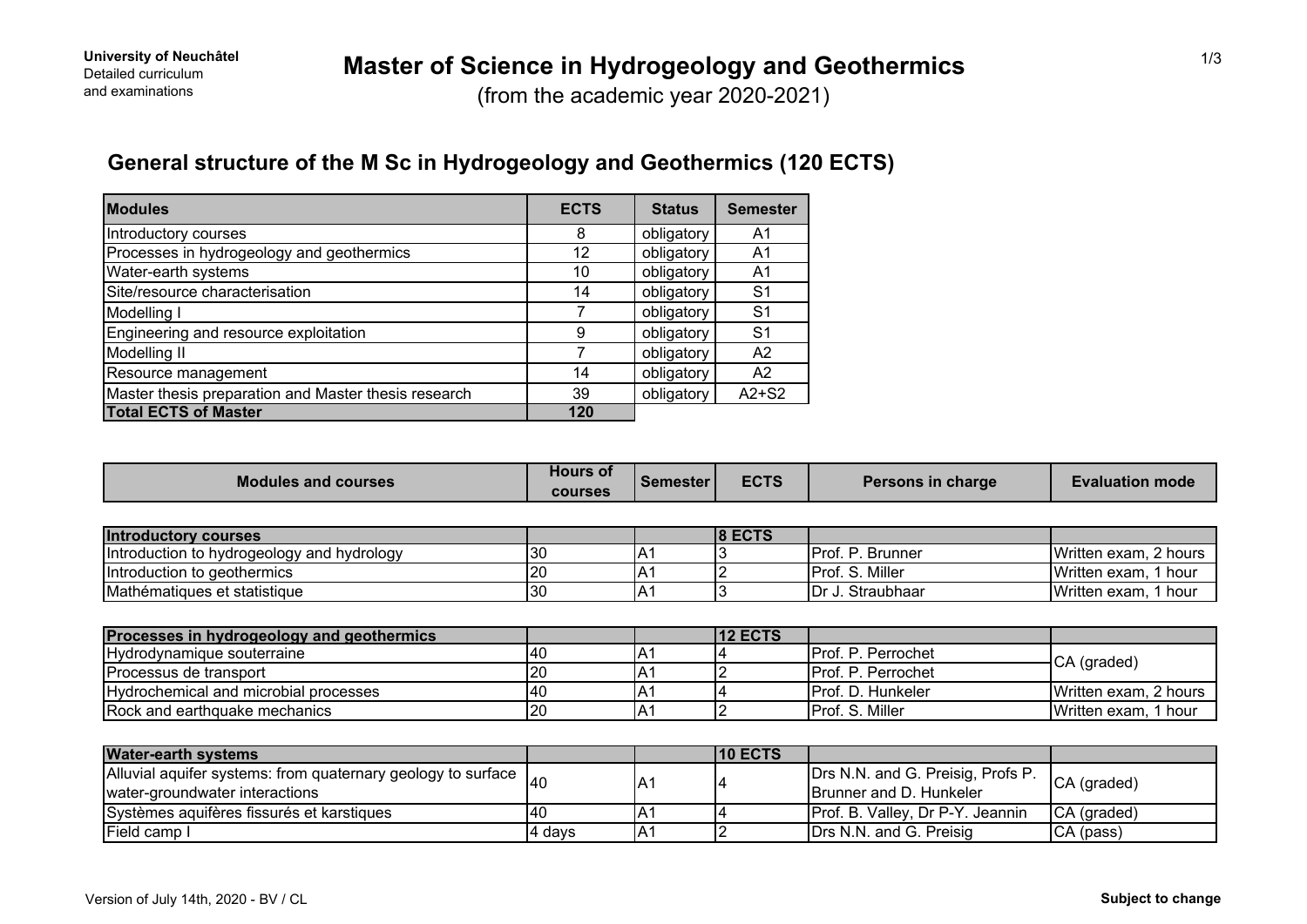(from the academic year 2020-2021)

| <b>Modules and courses</b>                                    | <b>Hours of</b><br>courses | <b>Semester</b> | <b>ECTS</b>    | Persons in charge                                  | <b>Evaluation mode</b> |  |
|---------------------------------------------------------------|----------------------------|-----------------|----------------|----------------------------------------------------|------------------------|--|
| Site/resource characterisation                                |                            |                 | 14 ECTS        |                                                    |                        |  |
| Forages, tests hydrauliques, traceurs naturels et artificiels | 60                         | $\mathsf{S}$ 1  | 6              | Profs P. Renard, B. Valley                         | CA (graded)            |  |
| Geophysics                                                    | 30                         | $\overline{S}$  | 3              | Prof. S. Miller                                    | CA (graded)            |  |
| Remote sensing                                                | $\overline{20}$            | S <sub>1</sub>  | $\overline{2}$ | Prof. P. Brunner                                   | CA (graded)            |  |
| Field camp II                                                 | 6 days                     | S <sub>1</sub>  | 3              | Profs D. Hunkeler, P. Brunner and<br>Dr G. Preisig | CA (pass)              |  |
|                                                               |                            |                 |                |                                                    |                        |  |
| <b>Modelling I</b><br>Modélisation des réservoirs             | 20                         | S <sub>1</sub>  | <b>7 ECTS</b>  | Prof. P. Renard                                    |                        |  |
|                                                               |                            | S <sub>1</sub>  |                |                                                    | CA (graded)            |  |
| Modélisation des écoulements et des processus de transport 50 |                            |                 | 5              | Dr G. Preisig                                      | CA (graded)            |  |
| <b>Engineering and resource exploitation</b>                  |                            |                 | $ 9$ ECTS      |                                                    |                        |  |
| Systèmes géothermiques peu profonds                           | $\overline{20}$            | $\overline{S}$  |                | Dr V. Badoux                                       | CA (graded)            |  |
| Advanced geothermics and earth energy resources               | $\overline{30}$            | $\overline{S1}$ | 3              | Prof. S. Miller                                    | CA (graded)            |  |
| Water supply and water treatment                              | 20                         | $\overline{S}$  | 2              | Prof. P. Brunner                                   | CA (graded)            |  |
| Ingénierie géotechnique                                       | $\overline{20}$            | $\overline{S1}$ | $\overline{2}$ | Dr G. Preisig                                      | CA (graded)            |  |
|                                                               |                            |                 |                |                                                    |                        |  |
| <b>Modelling II</b>                                           |                            |                 | <b>7 ECTS</b>  |                                                    |                        |  |
| Numerical modelling of geomechanical processes                | 30                         | A2              |                | Prof. S. Miller                                    | CA (graded)            |  |
| Géostatistique et modélisation inverse                        | $\overline{40}$            | $\overline{A2}$ | 4              | Profs P. Renard and P. Brunner                     | CA (graded)            |  |
|                                                               |                            |                 |                |                                                    |                        |  |
| <b>Resource management</b>                                    |                            |                 | 14 ECTS        |                                                    |                        |  |
| Water resource management in the European context             | $\overline{20}$            | $\overline{A2}$ | $\overline{2}$ | Profs P. Brunner and D. Hunkeler                   |                        |  |
| Water resource management in semi-arid/arid regions and in    | 20                         | A2              | 2              | Dr E. Milnes and Prof. P. Brunner                  | CA (graded)            |  |
| humanitarian contexts                                         |                            |                 |                |                                                    |                        |  |
| Groundwater pollution and remediation                         | 40                         | $\overline{A2}$ | 4              | Prof. D. Hunkeler                                  | CA (graded)            |  |
| Urban hydrogeology                                            | $\overline{20}$            | $\overline{A2}$ | 2              | Prof. M. Schirmer                                  |                        |  |
| Hydraulic tests in fractured aquifers                         | 20                         | A2              | $\overline{2}$ | Prof B. Valley                                     | CA (pass)              |  |
| Geothermal field trip                                         | 4 days                     | A <sub>2</sub>  | $\overline{2}$ | Prof. S. Miller                                    | $CA$ (pass)            |  |